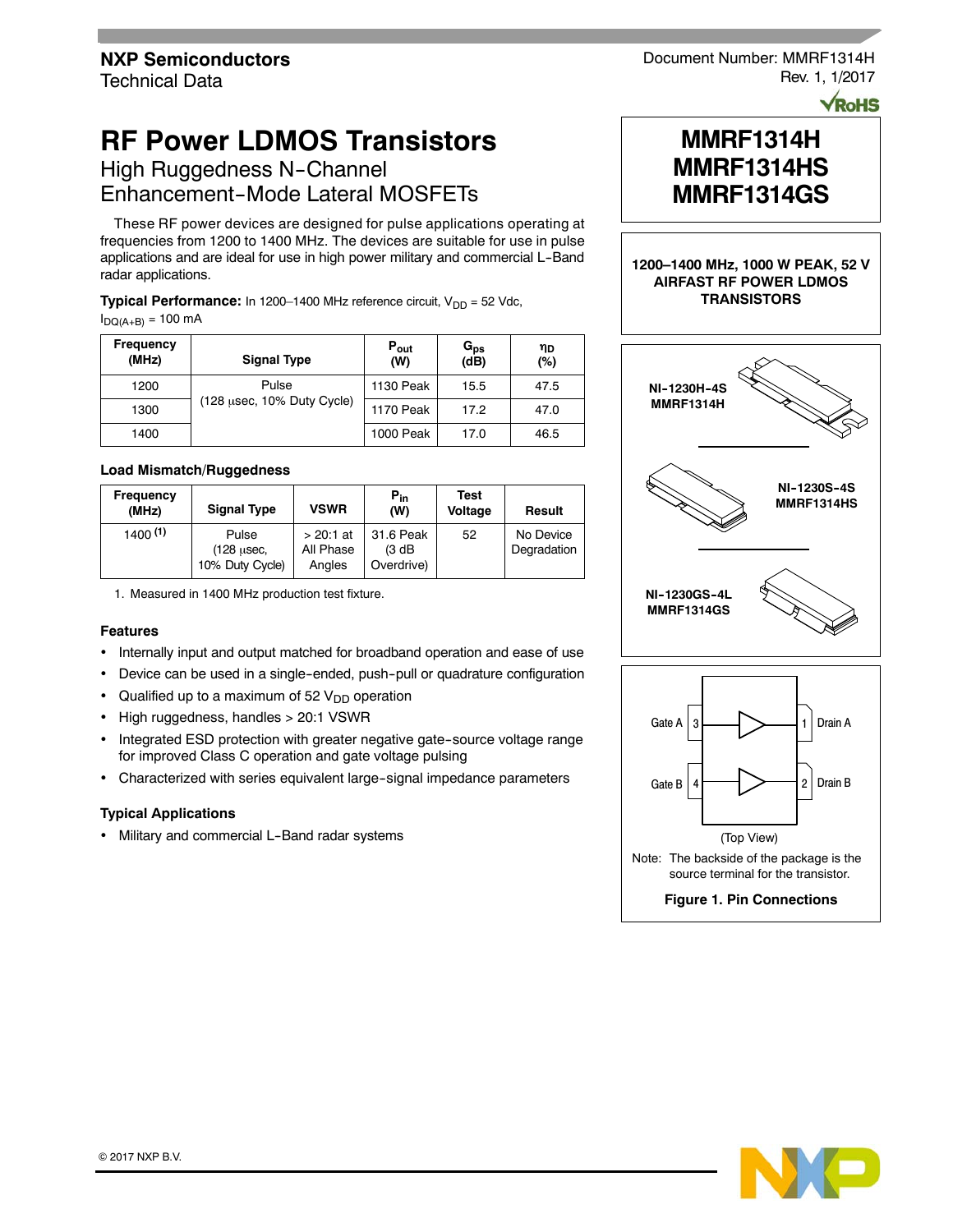## **Table 1. Maximum Ratings**

| Rating                                                                | Symbol           | Value           | Unit                      |
|-----------------------------------------------------------------------|------------------|-----------------|---------------------------|
| Drain-Source Voltage                                                  | V <sub>DSS</sub> | $-0.5, +105$    | Vdc                       |
| Gate-Source Voltage                                                   | $V_{GS}$         | $-6.0.+10$      | Vdc                       |
| Storage Temperature Range                                             | $T_{\text{stg}}$ | $-65$ to $+150$ | °C                        |
| Case Operating Temperature Range                                      | $T_{\rm C}$      | $-40$ to $+150$ | °C                        |
| Operating Junction Temperature Range (1)                              | T,               | $-40$ to $+225$ | °C                        |
| Total Device Dissipation @ T <sub>C</sub> = 25°C<br>Derate above 25°C | $P_D$            | 909<br>4.55     | W<br>$W$ <sup>o</sup> $C$ |

## **Table 2. Thermal Characteristics**

| <b>Characteristic</b>                                                                                                                                        | Symbol         | Value $(2,3)$ | Unit          |
|--------------------------------------------------------------------------------------------------------------------------------------------------------------|----------------|---------------|---------------|
| Thermal Impedance, Junction to Case<br>Case Temperature 60°C, 1000 W Peak, 128 usec Pulse Width,<br>10% Duty Cycle, 50 Vdc, $I_{DQ(A+B)} = 100$ mA, 1400 MHz | $Z_{\theta$ JC | 0.018         | $\degree$ C/W |

## **Table 3. ESD Protection Characteristics**

| <b>Test Methodology</b>               | Class             |
|---------------------------------------|-------------------|
| Human Body Model (per JESD22-A114)    | 2, passes 2500 V  |
| Machine Model (per EIA/JESD22-A115)   | B, passes 200 V   |
| Charge Device Model (per JESD22-C101) | IV, passes 2000 V |

## **Table 4. Electrical Characteristics** (T<sub>A</sub> = 25°C unless otherwise noted)

| <b>Characteristic</b>                                                             | Symbol                  | Min | Typ | Max | Unit        |
|-----------------------------------------------------------------------------------|-------------------------|-----|-----|-----|-------------|
| Off Characteristics (4)                                                           |                         |     |     |     |             |
| Gate-Source Leakage Current<br>$(V_{GS} = 5$ Vdc, $V_{DS} = 0$ Vdc)               | <b>I</b> GSS            |     |     |     | uAdc        |
| Drain-Source Breakdown Voltage<br>$(V_{GS} = 0$ Vdc, $I_D = 10$ $\mu$ Adc)        | $V_{(BR)DSS}$           | 105 |     |     | Vdc         |
| Zero Gate Voltage Drain Leakage Current<br>$(V_{DS} = 50$ Vdc, $V_{GS} = 0$ Vdc)  | <b>I</b> <sub>DSS</sub> |     |     |     | <b>µAdc</b> |
| Zero Gate Voltage Drain Leakage Current<br>$(V_{DS} = 105$ Vdc, $V_{GS} = 0$ Vdc) | <b>I</b> <sub>DSS</sub> |     |     | 10  | <b>µAdc</b> |
| <b>On Characteristics</b>                                                         |                         |     |     |     |             |

| Gate Threshold Voltage (4)<br>$(V_{DS} = 10$ Vdc, $I_D = 520$ $\mu$ Adc)                                 | $\mathsf{V}_{\mathsf{GS}(\mathsf{th})}$ | 1.3  | 1.8  | 2.3  | Vdc |
|----------------------------------------------------------------------------------------------------------|-----------------------------------------|------|------|------|-----|
| Gate Quiescent Voltage (5)<br>$(V_{DD} = 50$ Vdc, $I_{DQ(A+B)} = 100$ mAdc, Measured in Functional Test) | $V_{GS(Q)}$                             | 1.6  | 2.1  | 2.6  | Vdc |
| Drain-Source On-Voltage (4)<br>$(V_{GS} = 10$ Vdc, $I_D = 2.6$ Adc)                                      | $V_{DS(on)}$                            | 0.05 | 0.16 | 0.35 | Vdc |
|                                                                                                          |                                         |      |      |      |     |

#### **Dynamic Characteristics (4)**

| Reverse Transfer Capacitance                                            | $\overline{\phantom{a}}$ |  |  |
|-------------------------------------------------------------------------|--------------------------|--|--|
| $(V_{DS} = 50$ Vdc $\pm$ 30 mV(rms)ac @ 1 MHz, V <sub>GS</sub> = 0 Vdc) |                          |  |  |

1. Continuous use at maximum temperature will affect MTTF.

2. MTTF calculator available at http://www.nxp.com/RF/calculators.

3. Refer to AN1955, *Thermal Measurement Methodology of RF Power Amplifiers.* Go to http://www.nxp.com/RF and search for AN1955.

4. Each side of device measured separately.

5. Measurement made with device in push--pull configuration.

(continued)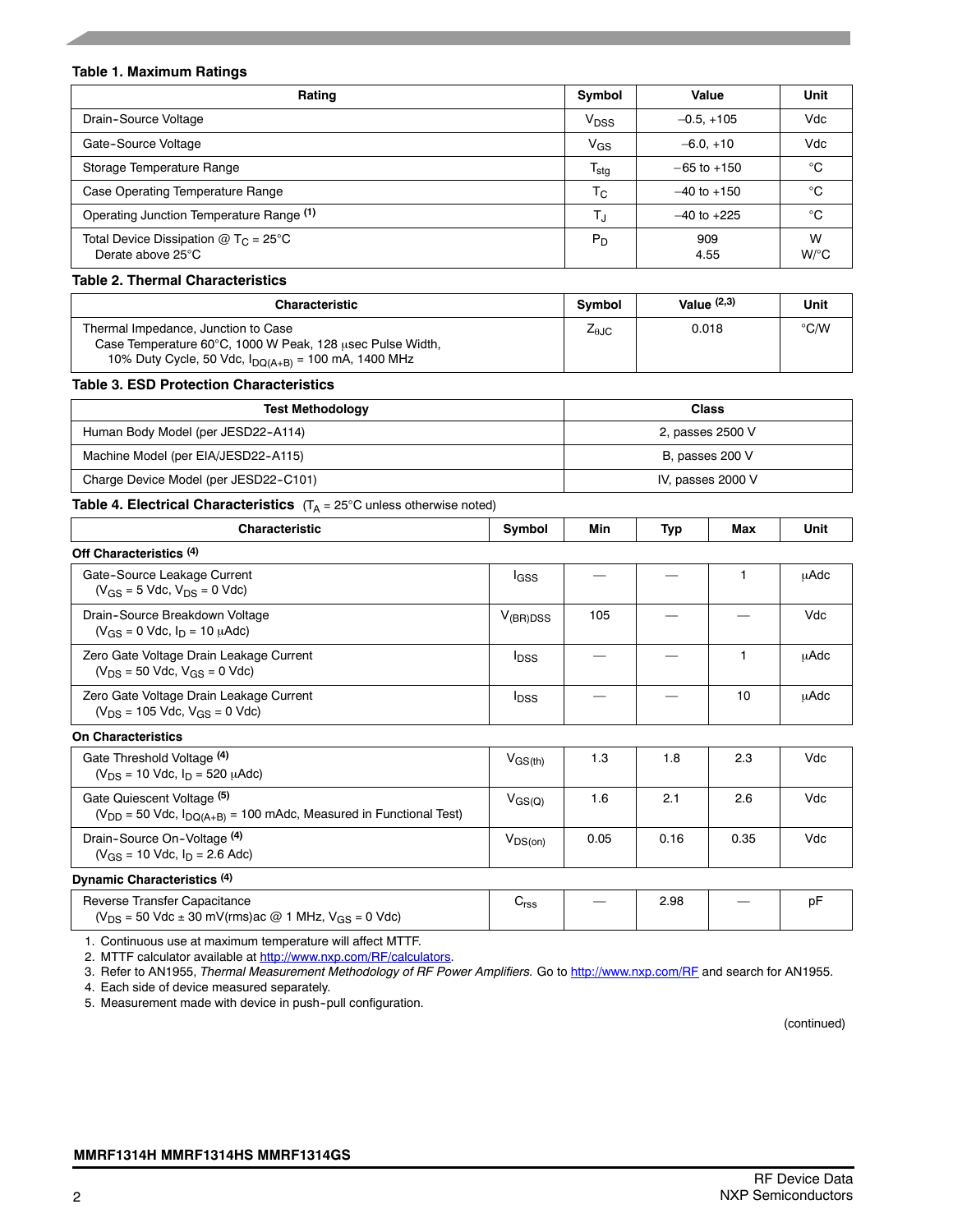## **Table 4. Electrical Characteristics** (T<sub>A</sub> = 25°C unless otherwise noted) (continued)

| Characteristic<br>aerisuc | svmbol | Min | $\overline{\phantom{a}}$<br>Tvn<br>. . | Max | Unit |
|---------------------------|--------|-----|----------------------------------------|-----|------|
|                           |        |     |                                        |     |      |

**Functional Tests** (1,2) (In NXP Narrowband Production Test Fixture, 50 ohm system) V<sub>DD</sub> = 50 Vdc, I<sub>DQ(A+B)</sub> = 100 mA, P<sub>out</sub> = 1000 W Peak (100 W Avg.), f = 1400 MHz, 128 μsec Pulse Width, 10% Duty Cycle

| Power Gain        | u <sub>ps</sub> | 16.0              | 17.7  | 19.5 | dB |
|-------------------|-----------------|-------------------|-------|------|----|
| Drain Efficiency  | ηD              | 46.0              | 52.1  | __   | 70 |
| Input Return Loss | <b>IRL</b>      | $\hspace{0.05cm}$ | $-18$ | -9   | dB |

**Load Mismatch/Ruggedness** (In NXP Narrowband Test Fixture, 50 ohm system)  $I_{DQ(A+B)} = 100$  mA

| Frequency<br>(MHz) | Signal<br>Type                         | <b>VSWR</b>                | $P_{in}$<br>(W)               | Test Voltage, V <sub>DD</sub> | Result                |
|--------------------|----------------------------------------|----------------------------|-------------------------------|-------------------------------|-----------------------|
| 1400               | Pulse<br>(128 usec,<br>10% Duty Cycle) | > 20:1 at all Phase Angles | 31.6 Peak<br>(3 dB Overdrive) | 52                            | No Device Degradation |

#### **Table 5. Ordering Information**

| <b>Device</b> | <b>Tape and Reel Information</b>                     | Package                 |
|---------------|------------------------------------------------------|-------------------------|
| MMRF1314HR5   |                                                      | NI-1230H-4S, Eared      |
| MMRF1314HSR5  | R5 Suffix = 50 Units, 56 mm Tape Width, 13-inch Reel | NI-1230S-4S, Earless    |
| MMRF1314GSR5  |                                                      | NI-1230GS-4L, Gull Wing |

1. Measurement made with device in push--pull configuration.

2. Measurements made with device in straight lead configuration before any lead forming operation is applied. Lead forming is used for gull wing (GS) parts.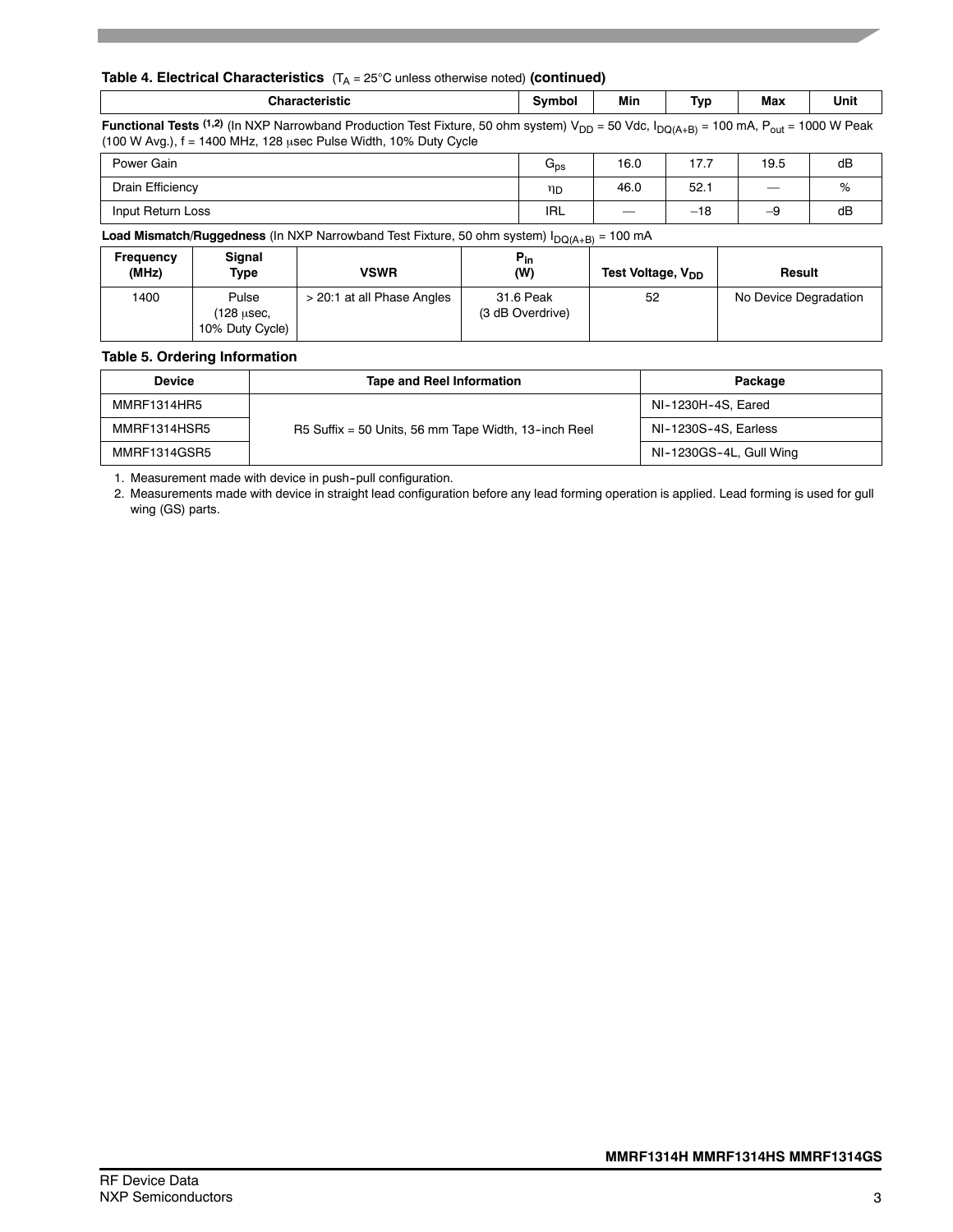## **TYPICAL CHARACTERISTICS**



**Figure 3. Normalized VGS versus Quiescent Current and Case Temperature**

2500 –1.72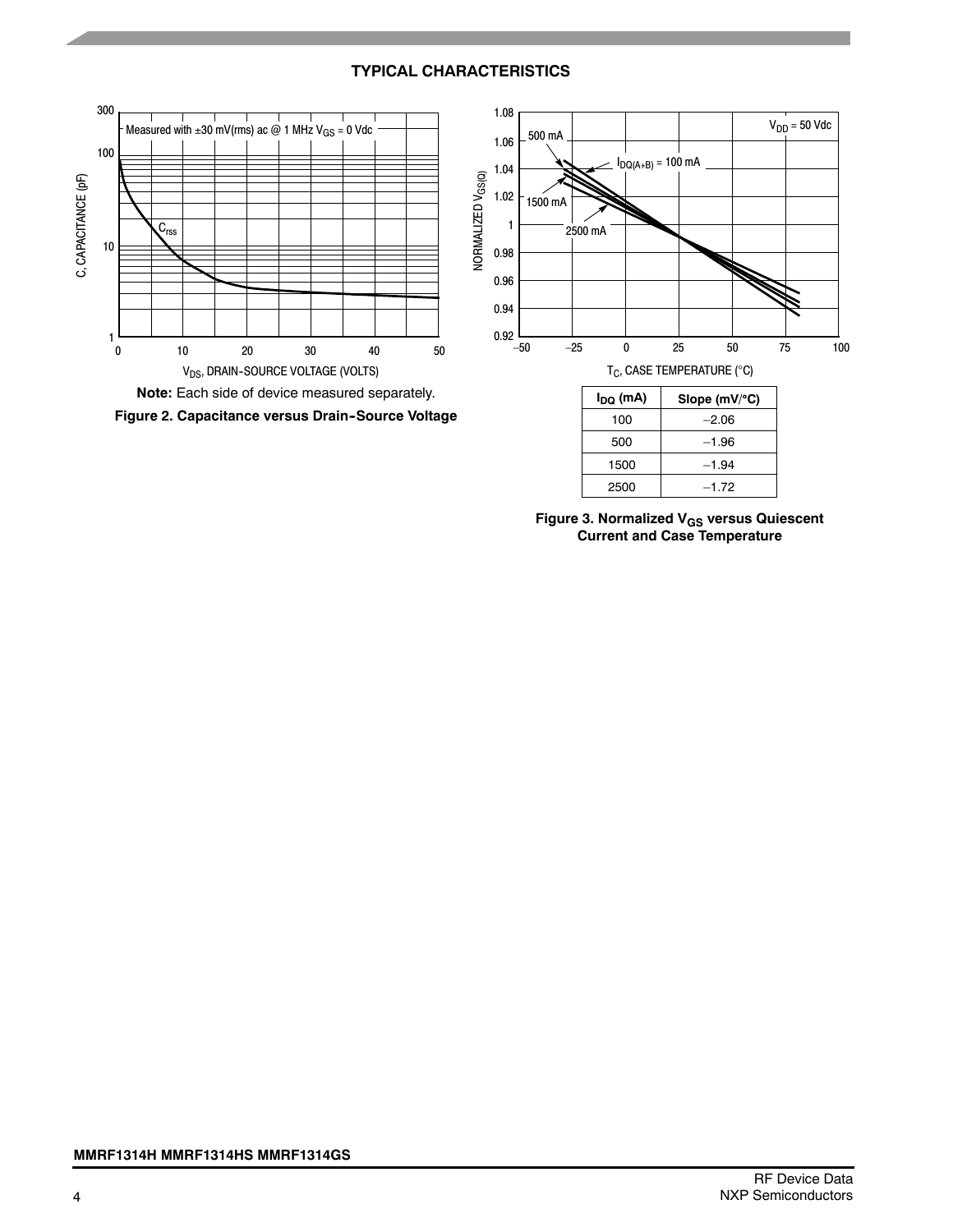**1200–1400 MHz REFERENCE CIRCUIT — 3.0**″ × **4.0**″ **(7.6 cm** × **10.2 cm)**



\* C3, C6, C9, C10, C11, C32 and C33 are mounted vertically.

| Figure 4. MMRF1314H(HS) Reference Circuit Component Layout - 1200-1400 MHz |  |  |
|----------------------------------------------------------------------------|--|--|
|----------------------------------------------------------------------------|--|--|

|  | Table 6. MMRF1314H(HS) 1200-1400 MHz Reference Circuit Component Designations and Values |  |  |
|--|------------------------------------------------------------------------------------------|--|--|
|--|------------------------------------------------------------------------------------------|--|--|

| Part                              | <b>Description</b>                                | <b>Part Number</b>   | <b>Manufacturer</b> |
|-----------------------------------|---------------------------------------------------|----------------------|---------------------|
| C1, C2                            | 13 pF Chip Capacitors                             | ATC800B130JT500XT    | <b>ATC</b>          |
| C3, C6                            | 3.9 pF Chip Capacitors                            | ATC800B3R9CT500XT    | <b>ATC</b>          |
| C4, C7                            | 6.2 pF Chip Capacitors                            | ATC800B6R2BT500XT    | <b>ATC</b>          |
| C5, C8                            | 2.0 pF Chip Capacitors                            | ATC800B2R0BT500XT    | <b>ATC</b>          |
| C <sub>9</sub>                    | 2.7 pF Chip Capacitor                             | ATC800B2R7BT500XT    | <b>ATC</b>          |
| C10, C11, C32, C33                | 7.5 pF Chip Capacitors                            | ATC800B7R5JT500XT    | <b>ATC</b>          |
| C12, C15                          | 22 µF, 25 V Tantalum Capacitors                   | TPSD226M025R0200     | <b>AVX</b>          |
| C13, C16                          | 2.2 $\mu$ F Chip Capacitors                       | C1825C225J5RACTU     | Kemet               |
| C14, C17, C20, C27                | 24 pF Chip Capacitors                             | ATC100B240CT500XT    | <b>ATC</b>          |
| C18, C19, C25, C26                | 470 µF, 63 V Electrolytic Capacitors              | MCGPR63V477M13X26-RH | Multicomp           |
| C21, C28                          | 2.2 $\mu$ F Chip Capacitors                       | C3225X7R2A225KT      | <b>TDK</b>          |
| C22, C29                          | 1000 pF Chip Capacitors                           | ATC100B102JT50XT     | <b>ATC</b>          |
| C <sub>23</sub> , C <sub>30</sub> | 0.022 $\mu$ F Chip Capacitors                     | C1825C223K1GACTU     | Kemet               |
| C24, C31                          | 0.10 $\mu$ F Chip Capacitors                      | C1812F104K1RACTU     | Kemet               |
| Coax1, 2, 3, 4                    | 35 Q Semi-flexible Coax Cable, 1.5" Shield Length | HSF-141C-35          | Hongsen Cable       |
| L1, L2                            | 3.7 nH Inductors, 1 Turn                          | GA3092-ALC           | Coilcraft           |
| Q1                                | <b>RF Power LDMOS Transistor</b>                  | MMRF1314H            | <b>NXP</b>          |
| R1, R2                            | 1000 $\Omega$ , 1/2 W Chip Resistors              | CRCW20101K00FKEF     | Vishay              |
| <b>PCB</b>                        | Arlon 450 0.030", $\epsilon$ r = 4.5              | D80014               | <b>MTL</b>          |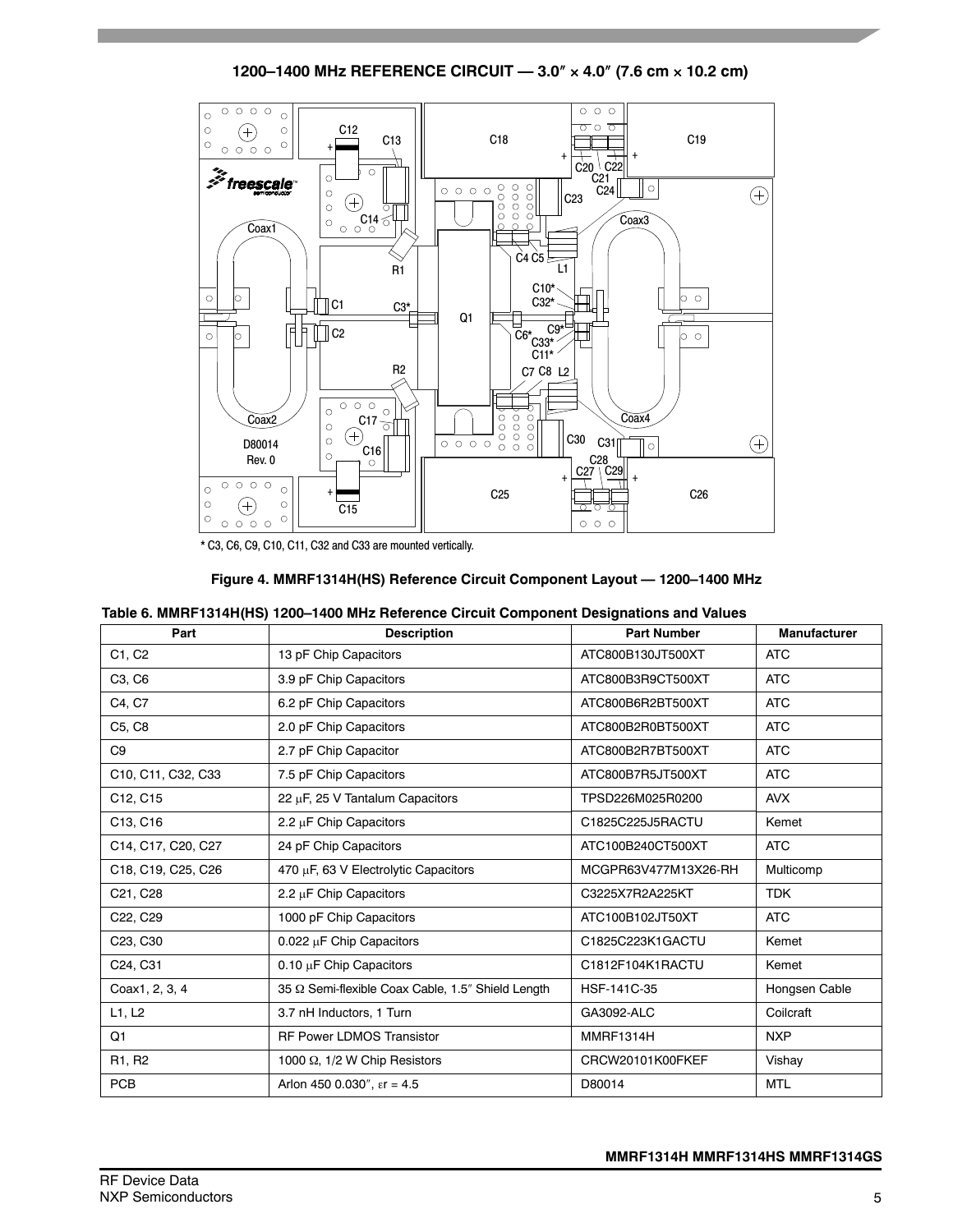## **TYPICAL CHARACTERISTICS — 1200–1400 MHz REFERENCE CIRCUIT**







**Output Power**



**Figure 7. Output Power and Drain Efficiency versus Frequency at a Constant Input Power**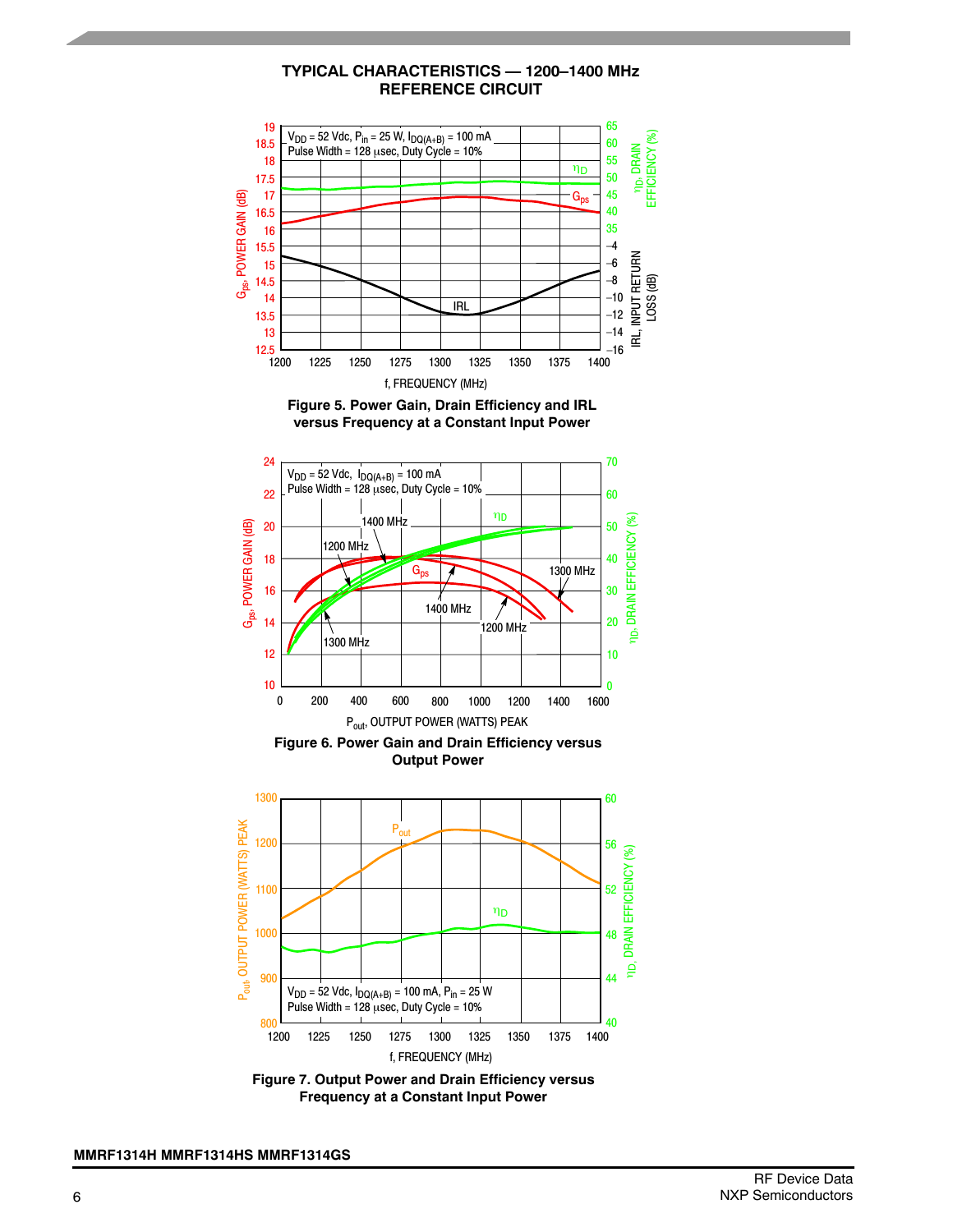**1400 MHz NARROWBAND PRODUCTION TEST FIXTURE — 4.0**″ × **6.0**″ **(10.2 cm** × **15.2 cm)**



|  | Figure 8. MMRF1314H(HS) Narrowband Test Circuit Component Layout - 1400 MHz |
|--|-----------------------------------------------------------------------------|
|--|-----------------------------------------------------------------------------|

|  | Table 7. MMRF1314H(HS) 1400 MHz Narrowband Circuit Component Designations and Values |
|--|--------------------------------------------------------------------------------------|
|  |                                                                                      |

| Part                                                            | <b>Description</b>                                  | <b>Part Number</b>   | <b>Manufacturer</b> |
|-----------------------------------------------------------------|-----------------------------------------------------|----------------------|---------------------|
| C1, C2                                                          | 22 µF, 35 V Tantalum Capacitors                     | T491X226K035AT       | Kemet               |
| C <sub>3</sub>                                                  | 2.7 pF Chip Capacitor                               | ATC100B2R7BT500XT    | <b>ATC</b>          |
| C4, C5, C9, C10, C13, C14,<br>C <sub>22</sub> , C <sub>23</sub> | 27 pF Chip Capacitors                               | ATC100B270JT500XT    | <b>ATC</b>          |
| C <sub>6</sub>                                                  | 1.5 pF Chip Capacitor                               | ATC100B1R5BT500XT    | <b>ATC</b>          |
| C7, C8                                                          | 2.2 µF Chip Capacitors                              | C1825C225J5RACTU     | Kemet               |
| C11, C12                                                        | 0.1 µF Chip Capacitors                              | CDR33BX104AKY9S      | <b>AVX</b>          |
| C <sub>15</sub>                                                 | 2.2 pF Chip Capacitor                               | ATC100B2R2BT500XT    | <b>ATC</b>          |
| C16, C17                                                        | 0.7 pF Chip Capacitors                              | ATC100B0R7BT500XT    | <b>ATC</b>          |
| C <sub>18</sub>                                                 | 1.5 pF Chip Capacitor                               | ATC100B1R5BT500XT    | <b>ATC</b>          |
| C19                                                             | 1.2 pF Chip Capacitor                               | ATC100B1R2BT500XT    | <b>ATC</b>          |
| C20, C21                                                        | 2.2 pF Chip Capacitors                              | ATC100B2R2BT500XT    | <b>ATC</b>          |
| C <sub>24</sub>                                                 | 1.5 pF Chip Capacitor                               | ATC100B1R5BT500XT    | <b>ATC</b>          |
| C25, C26                                                        | $0.01 \mu$ F Chip Capacitors                        | C1825C103K1GACTU     | Kemet               |
| C27, C28, C29, C30, C31, C32                                    | 27 pF Chip Capacitors                               | ATC100B270JT500XT    | <b>ATC</b>          |
| C33, C34, C35, C36                                              | 470 µF, 63 V Electrolytic Capacitors                | MCGPR63V477M13X26-RH | Multicomp           |
| Coax1, 2, 3, 4                                                  | 35 Ω Semi-flexible Coax Cable, 1.454" Shield Length | HSF-141C-35          | Hongsen Cable       |
| L1, L2                                                          | 17.5 nH Inductors, 4 Turn                           | <b>GA3095-ALC</b>    | Coilcraft           |
| R <sub>1</sub> , R <sub>2</sub>                                 | 100 Ω, 1 W Chip Resistors                           | CRCW2512100RFKEG     | Vishay              |
| PCB                                                             | Arlon AD255A, 0.03", $\epsilon_r = 2.55$            | D81261               | <b>MTL</b>          |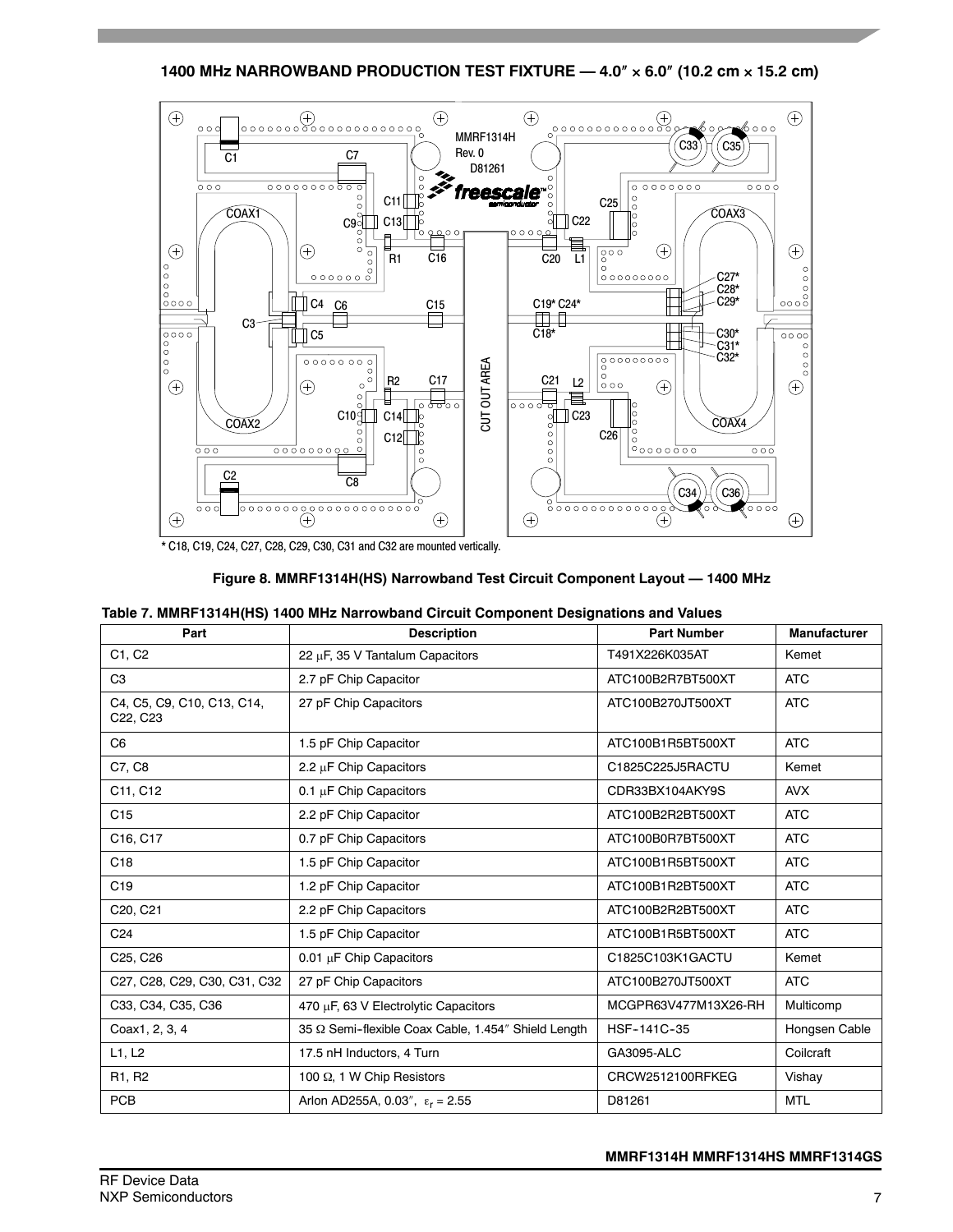**TYPICAL CHARACTERISTICS — 1400 MHz PRODUCTION TEST FIXTURE**





**Figure 11. Power Gain versus Output Power**



**Figure 13. Output Power versus Input Power**

**MMRF1314H MMRF1314HS MMRF1314GS**

**Figure 10. Output Power versus Input Power**



**Figure 12. Power Gain versus Output Power**



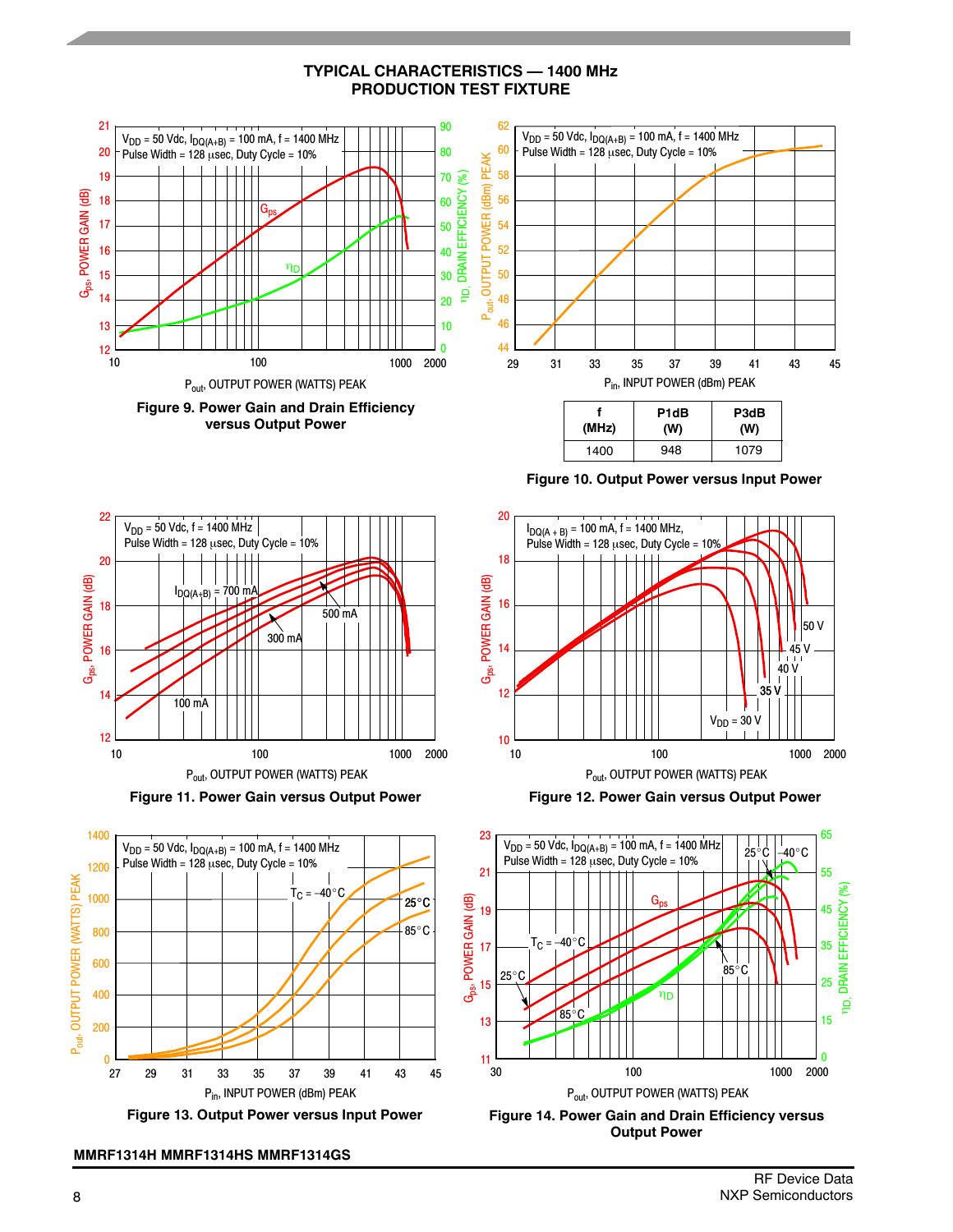## **1400 MHz NARROWBAND PRODUCTION TEST FIXTURE**



**Figure 15. Narrowband Series Equivalent Source and Load Impedance — 1400 MHz**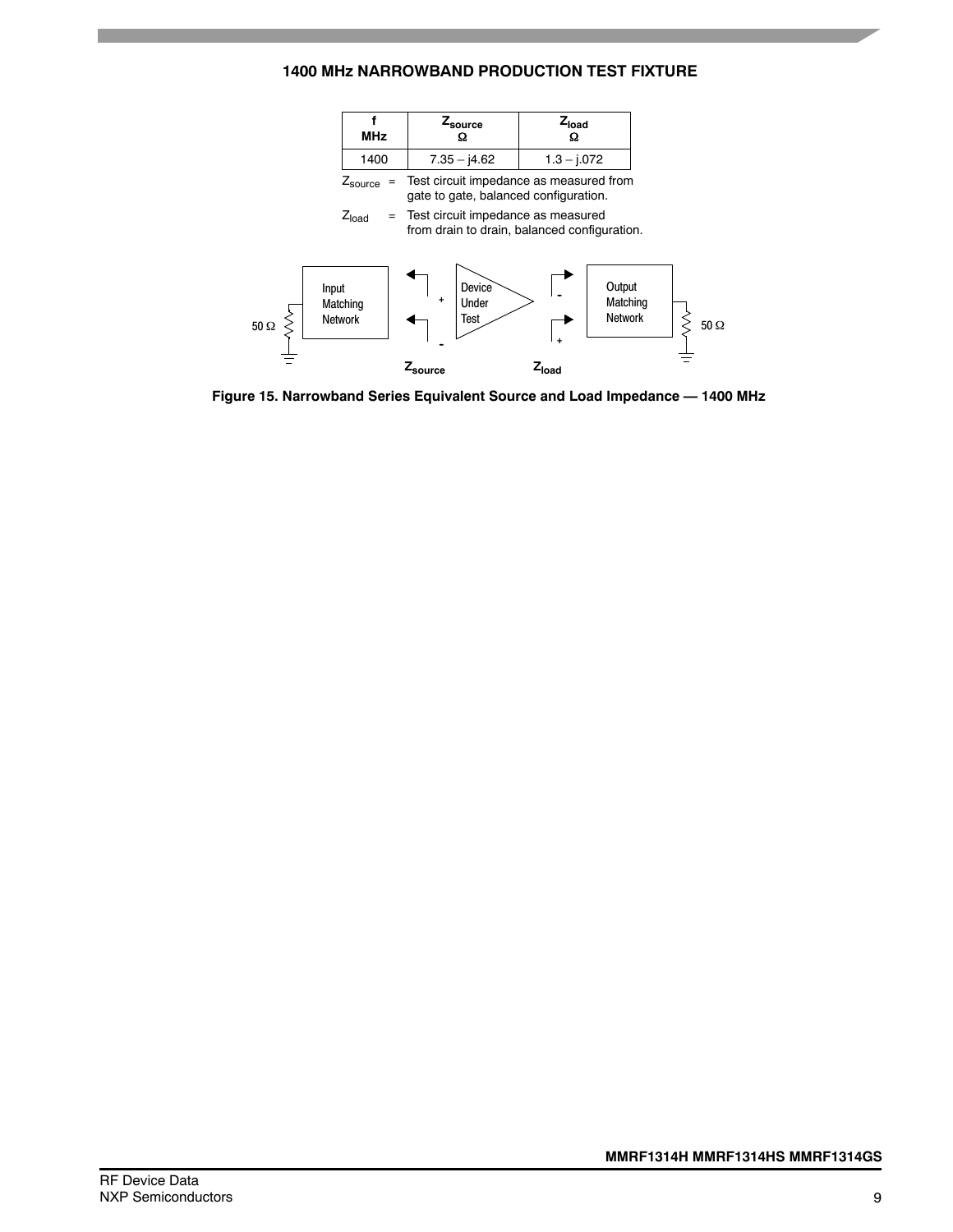**PACKAGE DIMENSIONS**



| NXP SEMICONDUCTORS N.V.<br>O<br>ALL RIGHTS RESERVED | MECHANICAL OUTLINE |           | PRINT VERSION NOT TO SCALE |             |
|-----------------------------------------------------|--------------------|-----------|----------------------------|-------------|
| TITLE:                                              |                    |           | DOCUMENT NO: 98ASB16977C   | RFV:        |
| $NI-1230-4H$                                        |                    |           | STANDARD: NON-JEDEC        |             |
|                                                     |                    | SOT1787-1 |                            | 03 MAR 2016 |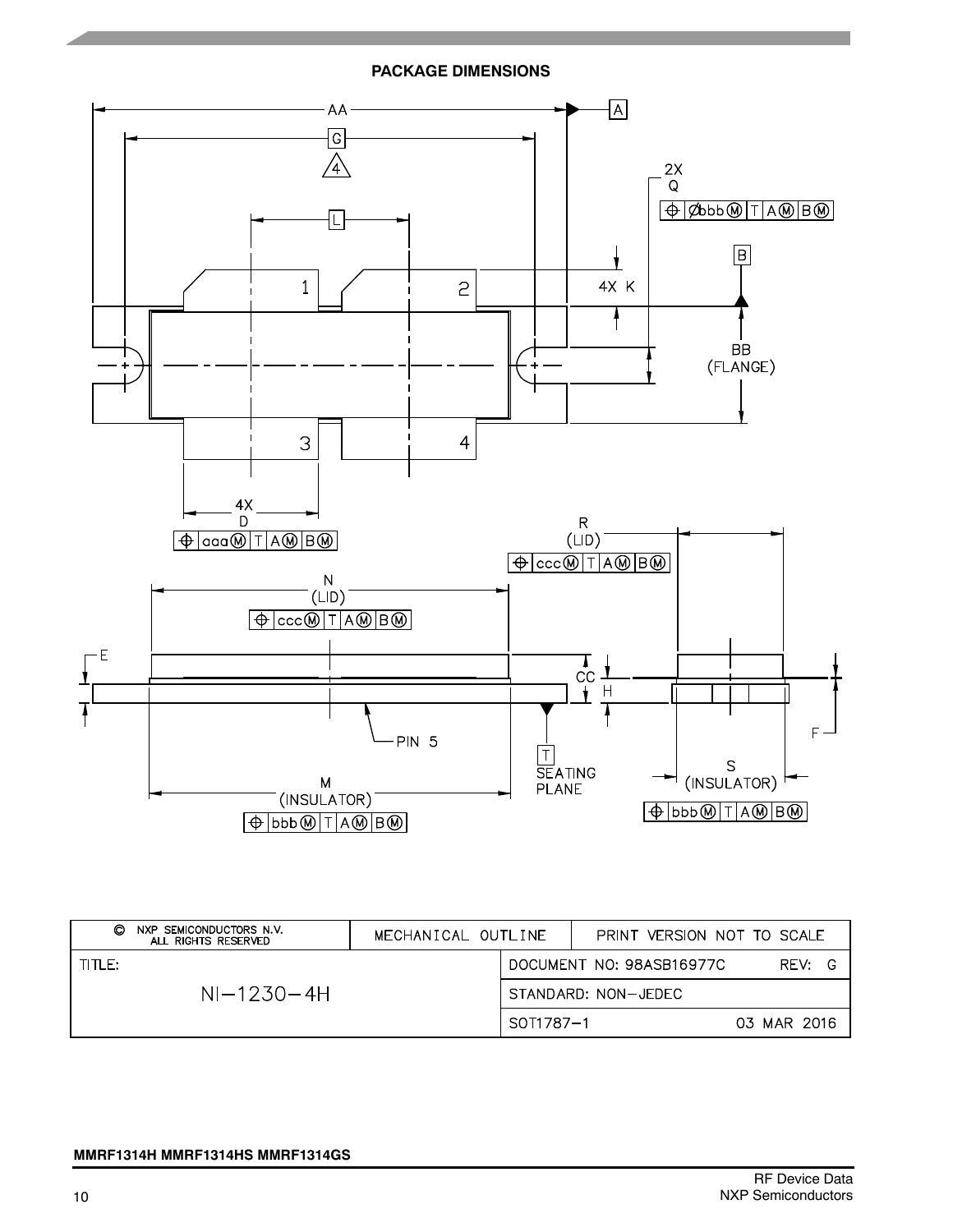## NOTES:

- 1. INTERPRET DIMENSIONS AND TOLERANCES PER ASME Y14.5M-1994.
- 2. CONTROLLING DIMENSION: INCH
- 3. DIMENSION H IS MEASURED . 030 INCH (0.762 MM) AWAY FROM PACKAGE BODY.

RECOMMENDED BOLT CENTER DIMENSION OF 1.52 INCH (38.61 MM) BASED ON<br>M3 SCREW. 4)

|                | <b>INCH</b> |                                                | <b>MILLIMETER</b> |                    |            | <b>INCH</b>         |                          |                            | <b>MILLIMETER</b>    |
|----------------|-------------|------------------------------------------------|-------------------|--------------------|------------|---------------------|--------------------------|----------------------------|----------------------|
| <b>DIM</b>     | <b>MIN</b>  | MAX                                            | <b>MIN</b>        | <b>MAX</b>         | <b>DIM</b> | <b>MIN</b>          | <b>MAX</b>               | <b>MIN</b>                 | <b>MAX</b>           |
| AA             | 1.615       | 1.625                                          | 41.02             | 41.28              | N          | 1.218               | 1.242                    | 30.94                      | 31.55                |
| <b>BB</b>      | .395        | .405                                           | 10.03             | 10.29              | Q          | .120                | .130                     | 3.05                       | 3.30                 |
| CC             | .170        | .190                                           | 4.32              | 4.83               | R          | .355                | .365                     | 9.02                       | 9.27                 |
| D              | .455        | .465                                           | 11.56             | 11.81              | S          | .365                | .375                     | 9.27                       | 9.53                 |
| E              | .062        | .066                                           | 1.57              | 1.68               |            |                     |                          |                            |                      |
| F              | .004        | .007                                           | 0.10              | 0.18               |            |                     |                          |                            |                      |
| G              |             | 1.400 BSC                                      |                   | 35.56 BSC          | aaa        |                     | .013                     | 0.33                       |                      |
| $\overline{H}$ | .082        | .090                                           | 2.08              | 2.29               | bbb        |                     | .010                     | 0.25                       |                      |
| Κ              | .117        | .137                                           | 2.97              | 3.48               | <b>CCC</b> |                     | .020                     |                            | 0.51                 |
| L              |             | .540 BSC                                       |                   | 13.72 BSC          |            |                     |                          |                            |                      |
| M              | 1.219       | 1.241                                          | 30.96             | 31.52              |            |                     |                          |                            |                      |
|                |             |                                                |                   |                    |            |                     |                          |                            |                      |
|                |             |                                                |                   |                    |            |                     |                          |                            |                      |
| O              |             | NXP SEMICONDUCTORS N.V.<br>ALL RIGHTS RESERVED |                   | MECHANICAL OUTLINE |            |                     |                          | PRINT VERSION NOT TO SCALE |                      |
| TITLE:         |             |                                                |                   |                    |            |                     | DOCUMENT NO: 98ASB16977C |                            | REV:<br><sup>G</sup> |
|                |             | $NI-1230-4H$                                   |                   |                    |            | STANDARD: NON-JEDEC |                          |                            |                      |
|                |             |                                                |                   |                    |            | SOT1787-1           |                          |                            | 03 MAR 2016          |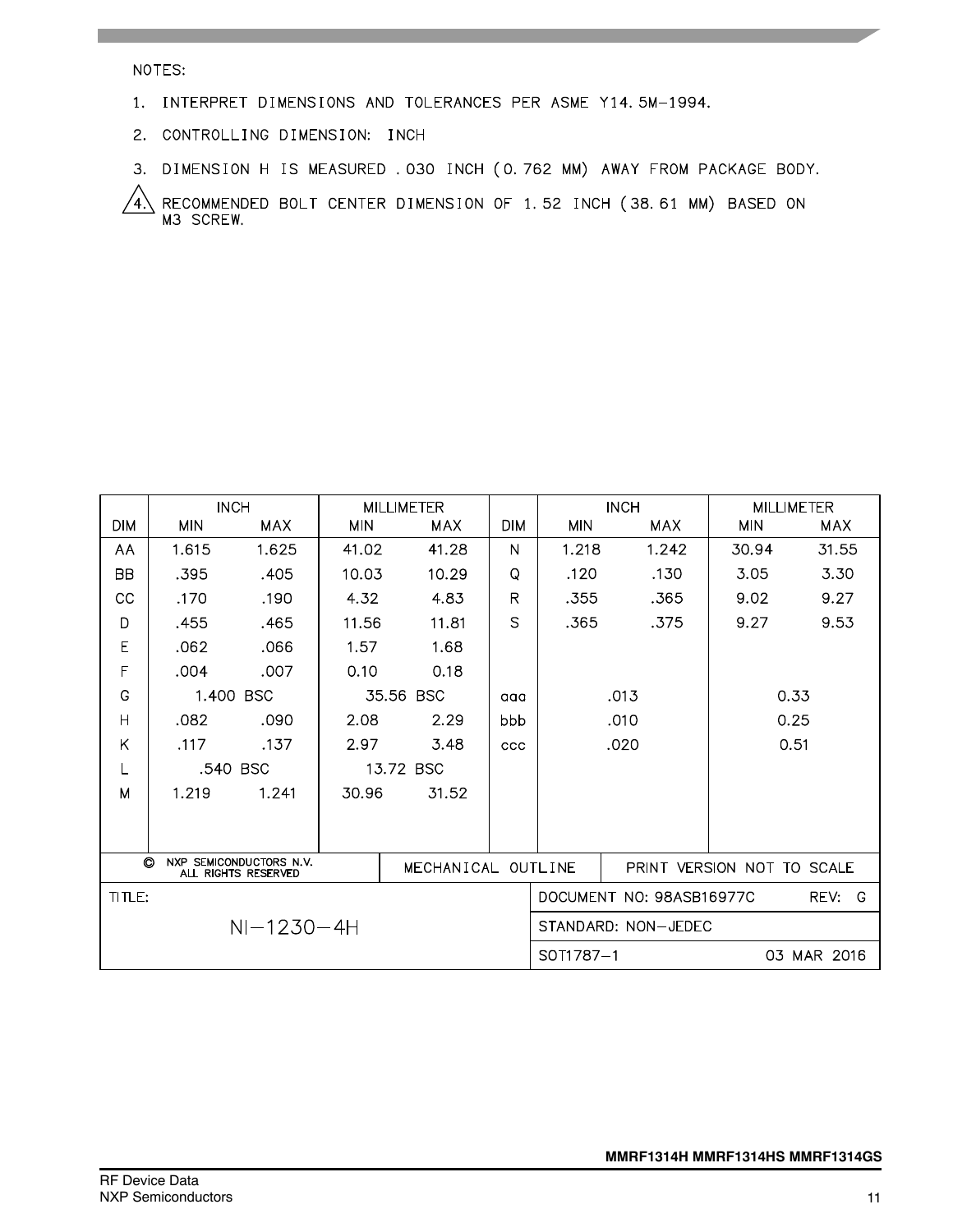

| © NXP SEMICONDUCTORS N.V.<br>ALL RIGHTS RESERVED | MECHANICAL OUTLINE |                     | PRINT VERSION NOT TO SCALE |             |
|--------------------------------------------------|--------------------|---------------------|----------------------------|-------------|
| TITIF:                                           |                    |                     | DOCUMENT NO: 98ARB18247C   | RFV: H      |
| $NI-1230-4S$                                     |                    | STANDARD: NON-JEDEC |                            |             |
|                                                  |                    | S0T1829-1           |                            | 19 FEB 2016 |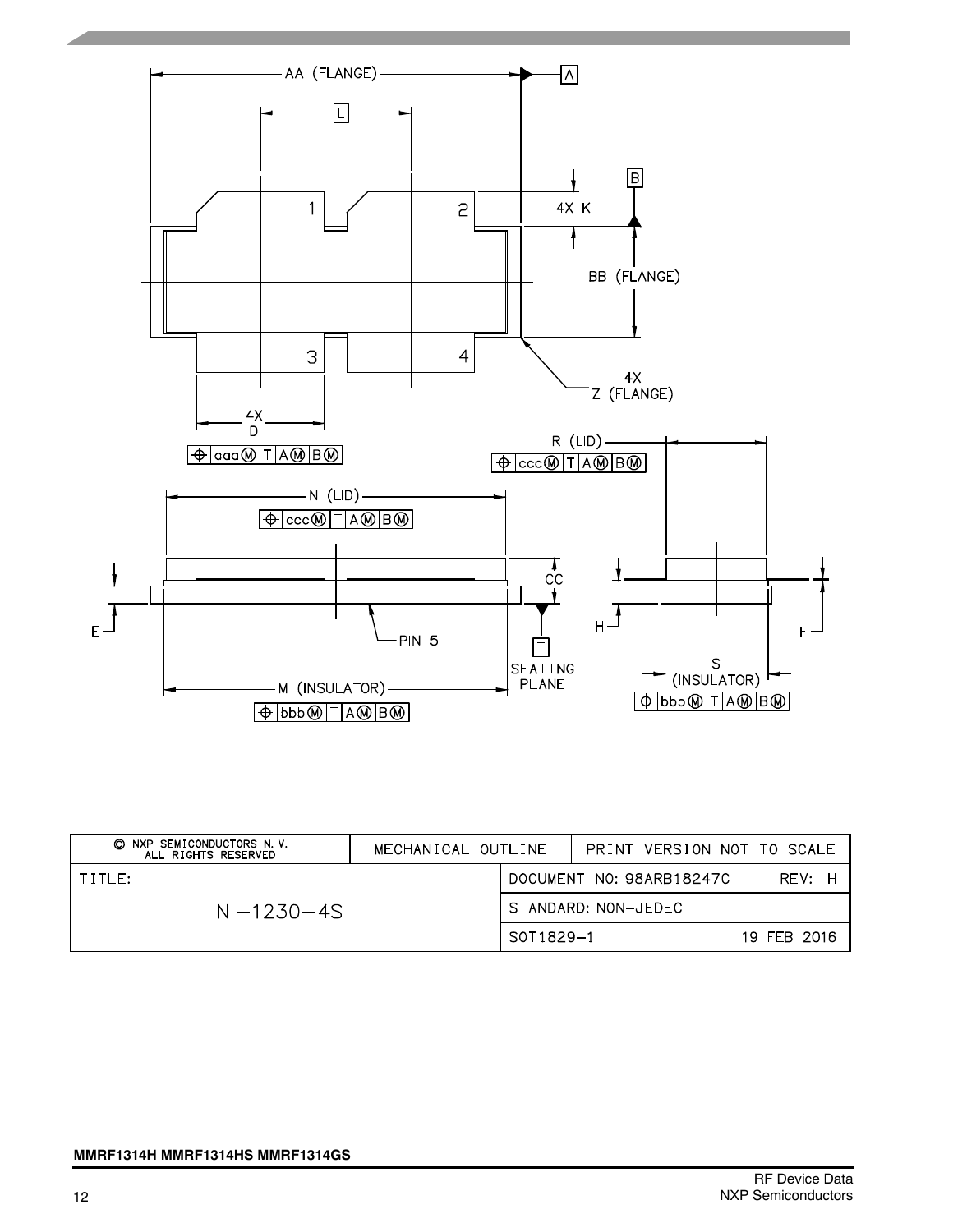NOTES:

- 1. INTERPRET DIMENSIONS AND TOLERANCES PER ASME Y14.5M-1994.
- 2. CONTROLLING DIMENSION: INCH
- 3. DIMENSION H IS MEASURED .030 INCH (0.762 MM) AWAY FROM PACKAGE BODY

| <b>DIM</b>   | <b>MIN</b> | <b>INCHES</b><br><b>MAX</b>                    | <b>MIN</b> | <b>MILLIMETERS</b><br><b>MAX</b> | <b>DIM</b>   | <b>MIN</b>                            | <b>INCHES</b><br><b>MAX</b> | <b>MILLIMETERS</b><br><b>MIN</b><br><b>MAX</b> |       |
|--------------|------------|------------------------------------------------|------------|----------------------------------|--------------|---------------------------------------|-----------------------------|------------------------------------------------|-------|
| AA           | 1.265      | 1.275                                          | 32.13      | 32.39                            | R            | .355                                  | .365                        | 9.02                                           | 9.27  |
| <b>BB</b>    | .395       | .405                                           | 10.03      | 10.29                            | $\mathsf{S}$ | .365                                  | .375                        | 9.27                                           | 9.53  |
| CC           | .170       | .190                                           | 4.32       | 4.83                             | Z            | R.000                                 | R.040                       | R0.00                                          | R1.02 |
| D            | .455       | .465                                           | 11.56      | 11.81                            |              |                                       |                             |                                                |       |
| E            | .062       | .066                                           | 1.57       | 1.68                             | aaa          |                                       | .013                        |                                                | 0.33  |
| F            | .004       | .007                                           | 0.10       | 0.18                             | bbb          |                                       | .010                        |                                                | 0.25  |
| Η            | .082       | .090                                           | 2.08       | 2.29                             | ccc          |                                       | .020<br>0.51                |                                                |       |
| Κ            | .117       | .137                                           | 2.97       | 3.48                             |              |                                       |                             |                                                |       |
| L            |            | .540 BSC                                       |            | 13.72 BSC                        |              |                                       |                             |                                                |       |
| M            | 1.219      | 1.241                                          | 30.96      | 31.52                            |              |                                       |                             |                                                |       |
| N            | 1.218      | 1.242                                          | 30.94      | 31.55                            |              |                                       |                             |                                                |       |
|              |            |                                                |            |                                  |              |                                       |                             |                                                |       |
|              |            |                                                |            |                                  |              |                                       |                             |                                                |       |
| $\odot$      |            | NXP SEMICONDUCTORS N.V.<br>ALL RIGHTS RESERVED |            | MECHANICAL OUTLINE               |              |                                       |                             | PRINT VERSION NOT TO SCALE                     |       |
| TITLE:       |            |                                                |            |                                  |              | DOCUMENT NO: 98ARB18247C<br>REV:<br>H |                             |                                                |       |
| $NI-1230-4S$ |            |                                                |            |                                  |              | STANDARD: NON-JEDEC                   |                             |                                                |       |
| SOT1829-1    |            |                                                |            |                                  |              |                                       | 19 FEB 2016                 |                                                |       |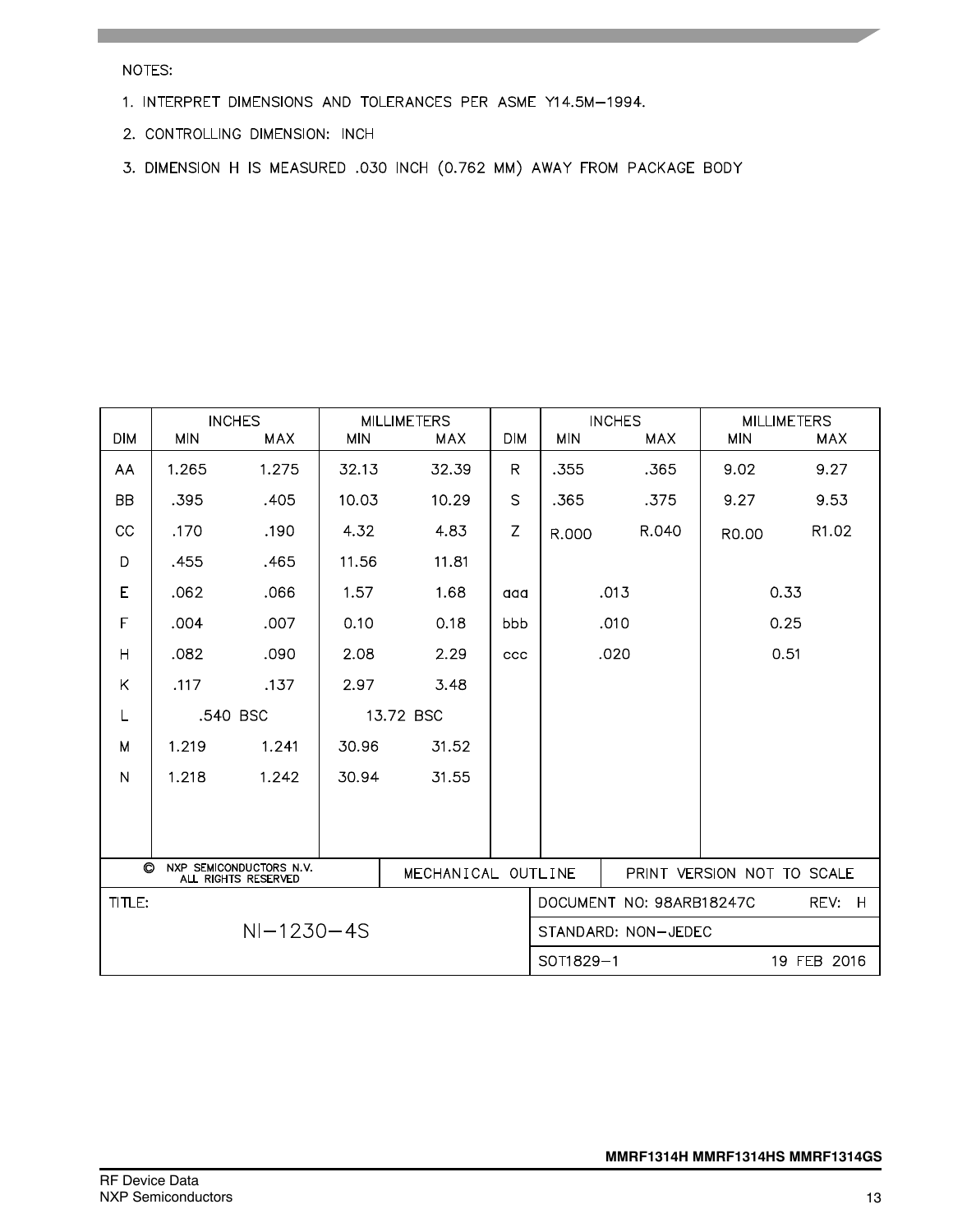

| © NXP SEMICONDUCTORS N.V.<br>ALL RIGHTS RESERVED | MECHANICAL OUTLINE                 |           | PRINT VERSION NOT TO SCALE |             |
|--------------------------------------------------|------------------------------------|-----------|----------------------------|-------------|
| $1$ title:                                       | DOCUMENT NO: 98ASA00459D<br>RFV: B |           |                            |             |
| $NI-1230-4S$ GULL                                | STANDARD: NON-JEDEC                |           |                            |             |
|                                                  |                                    | S0T1806-2 |                            | 23 FEB 2016 |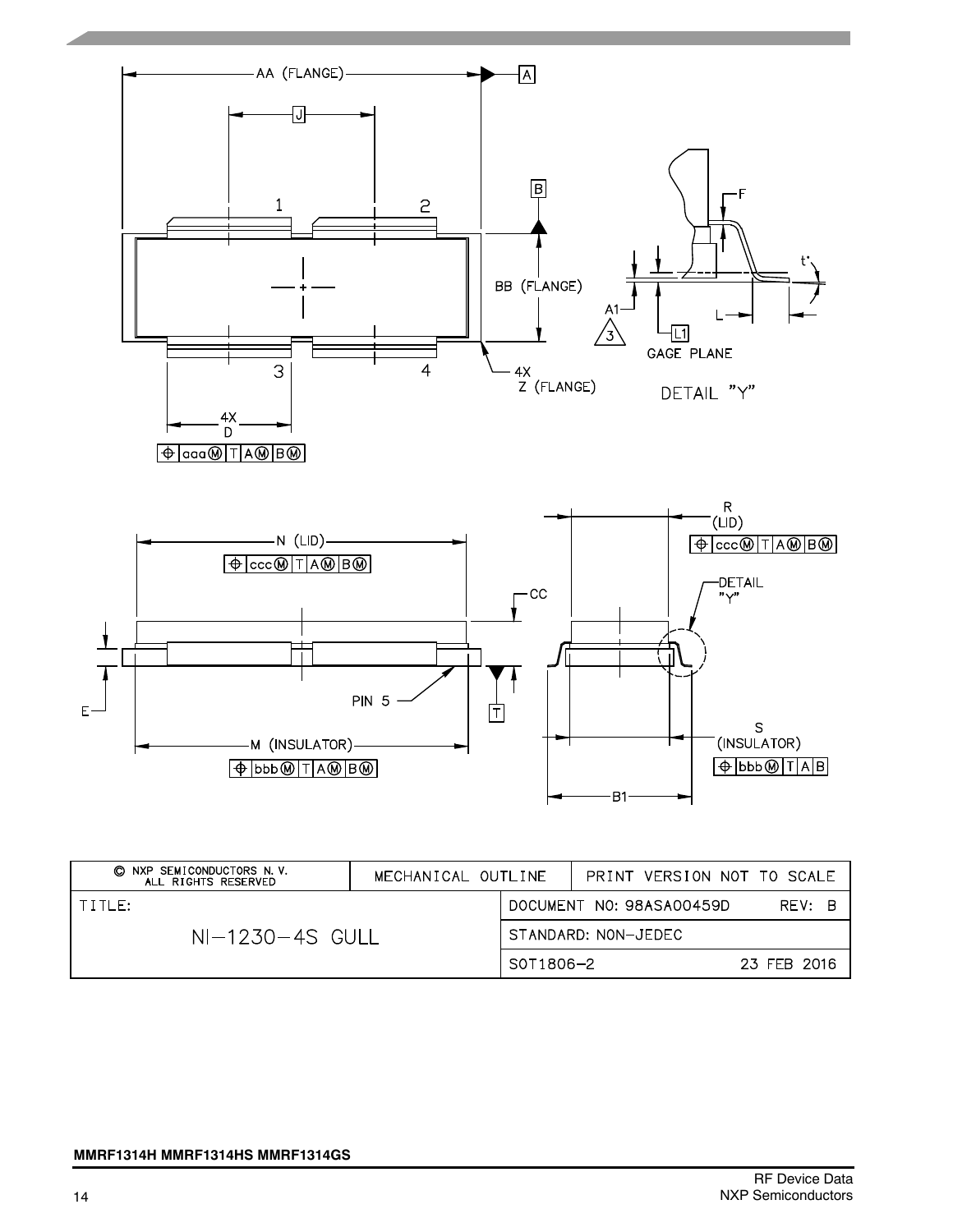NOTES:

- 1. INTERPRET DIMENSIONS AND TOLERANCES PER ASME Y14.5M-1994.
- 2. CONTROLLING DIMENSION: INCH

 $\sqrt{3}$  dimension at is measured with reference to datum t. The positive value implies that the package bottom is higher than the lead bottom.

| <b>DIM</b>     | <b>MIN</b> | <b>INCHES</b><br><b>MAX</b>                    | <b>MIN</b> | <b>MILLIMETERS</b><br><b>MAX</b> | <b>DIM</b>  | <b>MIN</b>                         | <b>INCHES</b><br><b>MAX</b> | <b>MIN</b>                 | <b>MILLIMETERS</b><br><b>MAX</b> |
|----------------|------------|------------------------------------------------|------------|----------------------------------|-------------|------------------------------------|-----------------------------|----------------------------|----------------------------------|
| AA             | 1.265      | 1.275                                          | 32.13      | 32.39                            | R.          | .355                               | .365                        | 9.02                       | 9.27                             |
| A <sub>1</sub> | $-.001$    | .011                                           | $-0.03$    | 0.28                             | S           | .365                               | .375                        | 9.27                       | 9.53                             |
| <b>BB</b>      | .395       | .405                                           | 10.03      | 10.29                            | Z           | R.000                              | R.040                       | R <sub>0</sub> .00         | R <sub>1.02</sub>                |
| <b>B1</b>      | .564       | .574                                           | 14.32      | 14.58                            | $t^{\star}$ | $0^{\circ}$                        | $8^{\circ}$                 | $0^{\cdot}$                | $8^{\circ}$                      |
| cc             | .170       | .190                                           | 4.32       | 4.83                             |             |                                    |                             |                            |                                  |
| D              | .455       | .465                                           | 11.56      | 11.81                            | aaa         |                                    | .013                        |                            | 0.33                             |
| E              | .062       | .066                                           | 1.57       | 1.68                             | bbb         |                                    | 0.25<br>.010                |                            |                                  |
| F              | .004       | .007                                           | 0.10       | 0.18                             | ccc         | .020                               |                             | 0.51                       |                                  |
| J              | .540 BSC   |                                                | 13.72 BSC  |                                  |             |                                    |                             |                            |                                  |
| L              | .038       | .046                                           | 0.97       | 1.17                             |             |                                    |                             |                            |                                  |
| L1             |            | .01 BSC                                        |            | 0.25 BSC                         |             |                                    |                             |                            |                                  |
| M              | 1.219      | 1.241                                          | 30.96      | 31.52                            |             |                                    |                             |                            |                                  |
| N              | 1.218      | 1.242                                          | 30.94      | 31.55                            |             |                                    |                             |                            |                                  |
| O              |            | NXP SEMICONDUCTORS N.V.<br>ALL RIGHTS RESERVED |            | MECHANICAL OUTLINE               |             |                                    |                             | PRINT VERSION NOT TO SCALE |                                  |
| TITLE:         |            |                                                |            |                                  |             | DOCUMENT NO: 98ASA00459D<br>REV: B |                             |                            |                                  |
|                |            | NI-1230-4S GULL                                |            |                                  |             | STANDARD: NON-JEDEC                |                             |                            |                                  |
|                |            |                                                |            |                                  |             | SOT1806-2                          |                             |                            | 23 FEB 2016                      |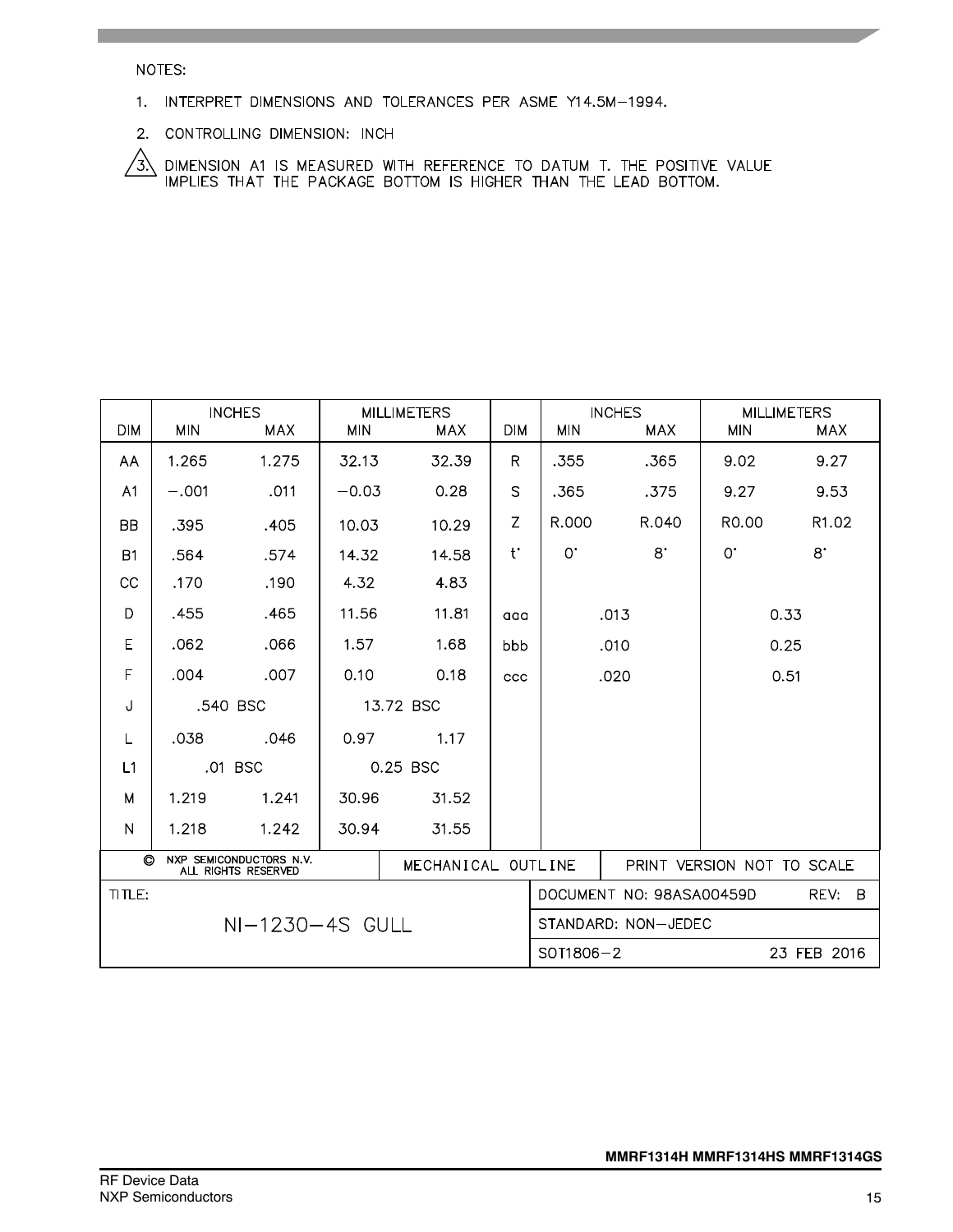## **PRODUCT DOCUMENTATION AND SOFTWARE**

Refer to the following resources to aid your design process.

## **Application Notes**

- AN1908: Solder Reflow Attach Method for High Power RF Devices in Air Cavity Packages
- AN1955: Thermal Measurement Methodology of RF Power Amplifiers

## **Engineering Bulletins**

• EB212: Using Data Sheet Impedances for RF LDMOS Devices

## **Software**

• Electromigration MTTF Calculator

## **To Download Resources Specific to a Given Part Number:**

- 1. Go to http://www.nxp.com/RF
- 2. Search by part number
- 3. Click part number link
- 4. Choose the desired resource from the drop down menu

## **REVISION HISTORY**

The following table summarizes revisions to this document.

| <b>Revision</b> | <b>Date</b> | <b>Description</b>                                                                                                                            |
|-----------------|-------------|-----------------------------------------------------------------------------------------------------------------------------------------------|
|                 | Mar. 2016   | Initial Release of Data Sheet                                                                                                                 |
|                 | Jan. 2017   | 1200–1400 MHz reference circuit: added performance data and graphs, reference circuit component layout<br>and component designations, pp. 5-6 |